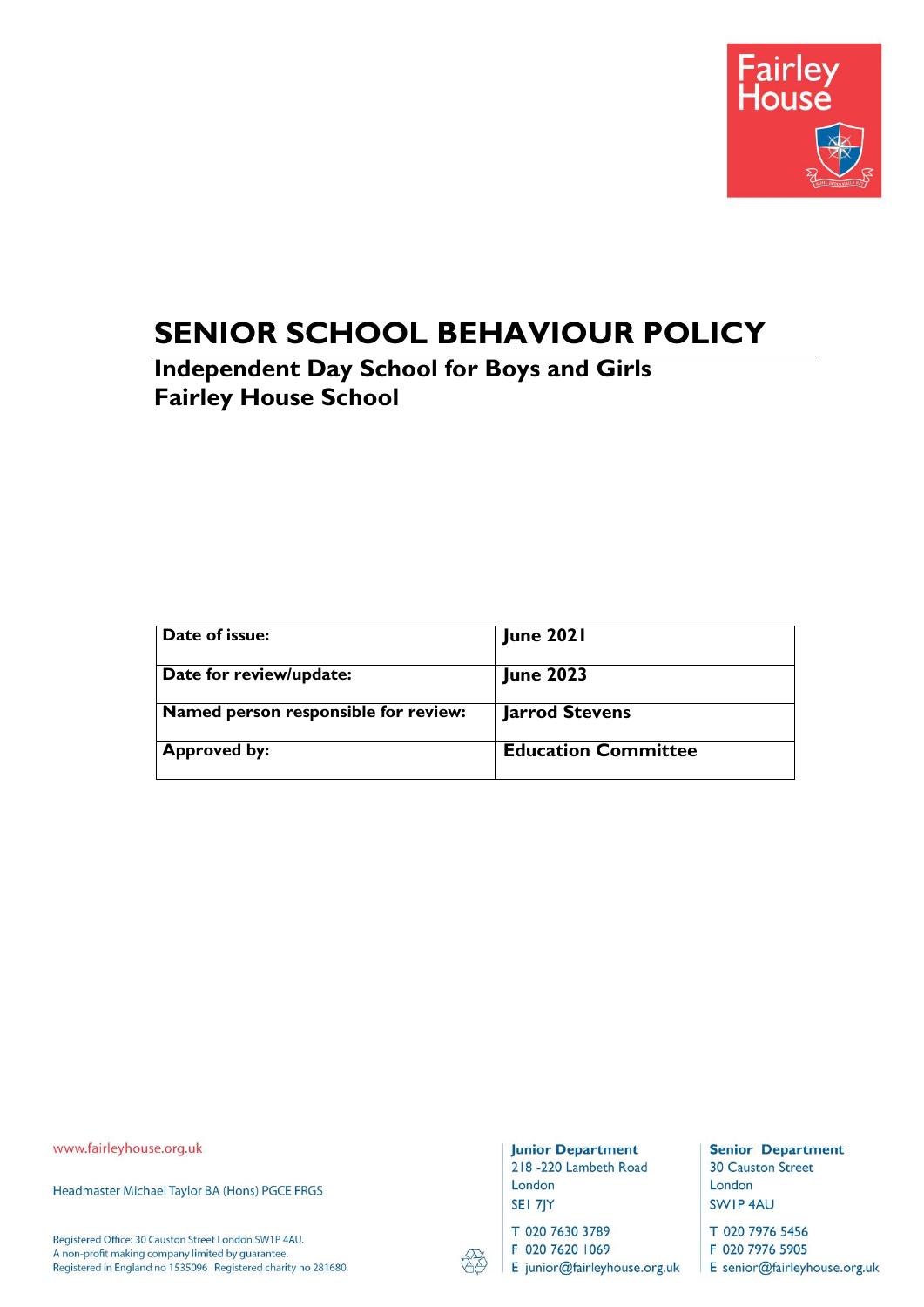### **Aims**

This is the Behaviour Policy of Fairley House Senior School for years 7-11.

The aim of this policy is to set out the rewards and sanctions applicable in the Senior School.

## **Scope and application**

This policy applies to the Senior School only. For details regarding the School's approach to the promotion of good behaviour and the proper investigation and management of allegations of poor behaviour and/or breaches of discipline see the whole school Behaviour Policy and the Expulsion Policy.

### **Rewards**

On a day-to-day basis, pupils can earn credits for their good behaviour and effort in their work, as well as for high achievement in work produced. The aim of rewards and of public acknowledgment is to increase motivation, self-esteem and confidence. Although the school has a very clear behaviour policy in place, we are also aware that all pupils are different and have different needs, therefore extra-ordinary measures may be put into place to accommodate these individual needs. Such measures will be discussed with staff and parents before being put into place and will be reassessed by the school on a daily basis.

### **Credits**

Credits may be awarded by teachers for effort, work or behaviour: One credit  $=$  Good, Two credits  $=$  Very good Three credits =Excellent (given for top quality work rather than behaviour)

Pupils' diaries contain weekly sheets for reward and sanctions. At the end of a lesson teachers may wish to award one or two credits to pupils. In order to motivate pupils and to give them feedback throughout the lesson,

The Headmaster must approve a piece of work as meriting 3 credits and pupils receive a 3 credit certificate in assembly. These credits are logged on the internal database by the teacher who awarded them and contribute towards house points. Pupils build up a bank of individual credits and the top twenty credit earners each week are announced in assembly, posted on the notice board and published in the weekly newsletter so that parents are informed, and pupils have a goal to aspire to.

At Assembly every week, high quality work, progress and special efforts or achievements are acknowledged.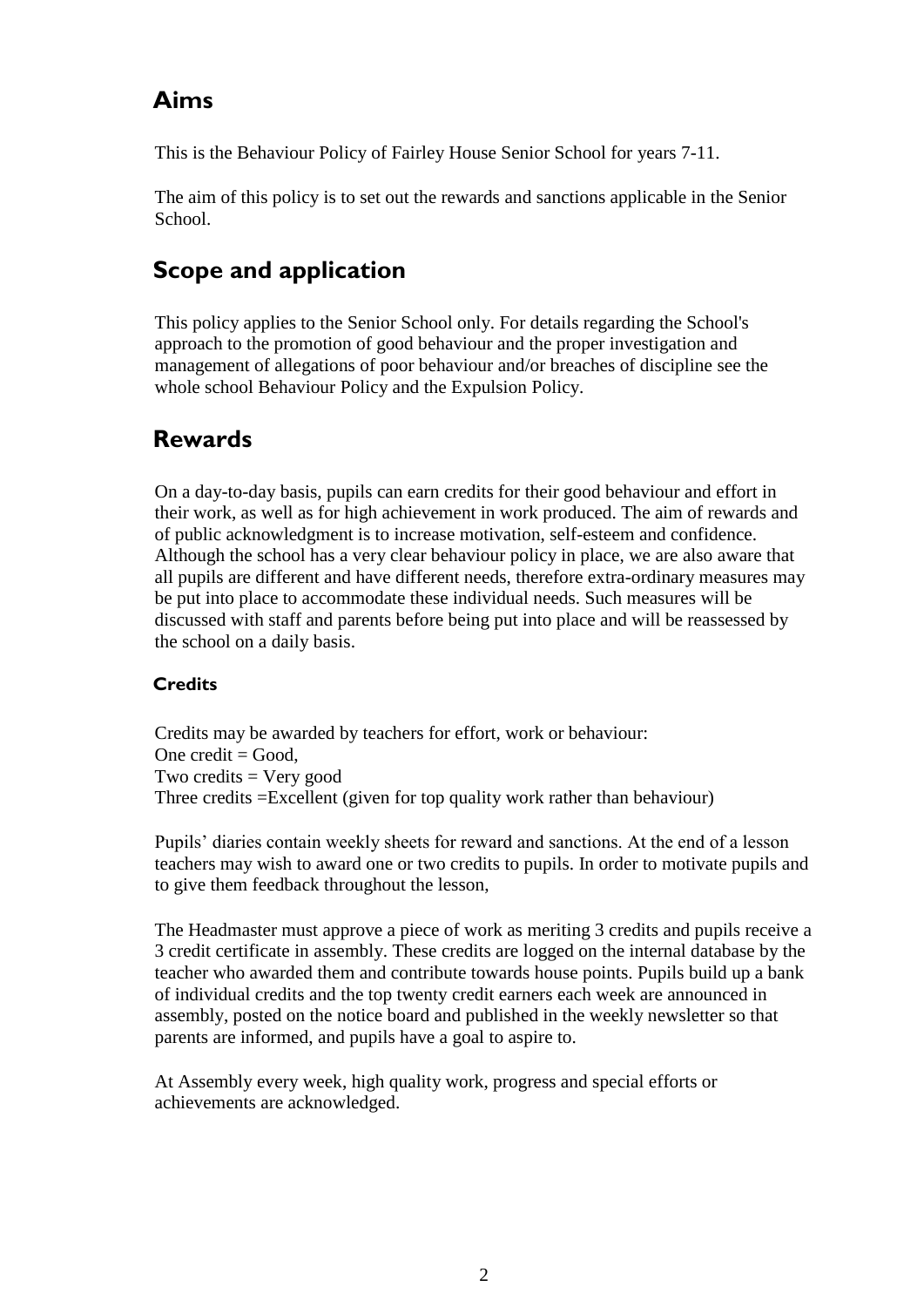#### **Form Rewards**

Individual credits contribute towards a form total while individual debits detract from the form total. The winning form is computed by averaging scores to allow for differing numbers in each form and announced each week in assembly and the newsletter. The form with the highest number of average credits at the end of term receives a reward such as a class party or trip. The purpose of the form rewards is to motivate youngsters, especially KS3/4 who might not otherwise value credits or be concerned by debits. Peer pressure to earn credits and minimise debits may also be effective.

#### **House Points**

Each pupil belongs to one of 4 houses: Bussell, Gates, Winkler and Yankey. House competitions are held, with house points awarded. Elections of House Captains offer the opportunity for all students to participate in this democratic process and contributes to Citizenship education. Staff enter house points themselves through the school intranet. The themes of the competition are designed to promote desirable behaviour e.g. Empathy, Healthy Living. House points can be lost for undesirable behaviour e.g. being unkind when the theme is kindness. Sports day is an inter-house competition. The winning house receives the house shield each term, collected by the house captain.

#### **Prize Giving**

Prize Giving is held to recognise achievement and to boost self- esteem. It is held at the end of every term to maximise the number of pupils who can win an award. Parents are invited to Prize Giving and a formal ceremony is held on the stage in the Hall with all pupils, staff and many family members, present. Pupils come up on stage to receive their awards from the Headmaster, and where possible a Governor.

#### **Cups**

Cups are awarded to individuals to recognise outstanding achievements. There is:

- A cup for the pupil who has made the greatest over all contribution to the school
- A cup for overall effort
- A cup for Significant Improvement
- A Sports cup
- A Swimming cup, which may be for the pupil who has tried the hardest
- A DT cup for outstanding achievement in this subject
- An Art cup for outstanding achievement in this subject
- A Music cup for outstanding achievement in this subject
- A Drama cup for outstanding achievement in this subject
- A Literacy cup for outstanding improvement in this subject
- A KS3 Home Reading cup
- A KS3 Maths cup
- A Science cup for outstanding achievement in this subject
- A Humanities cup for outstanding achievement in this subject
- A Special Provision cup
- A Computing cup for outstanding achievement in this subject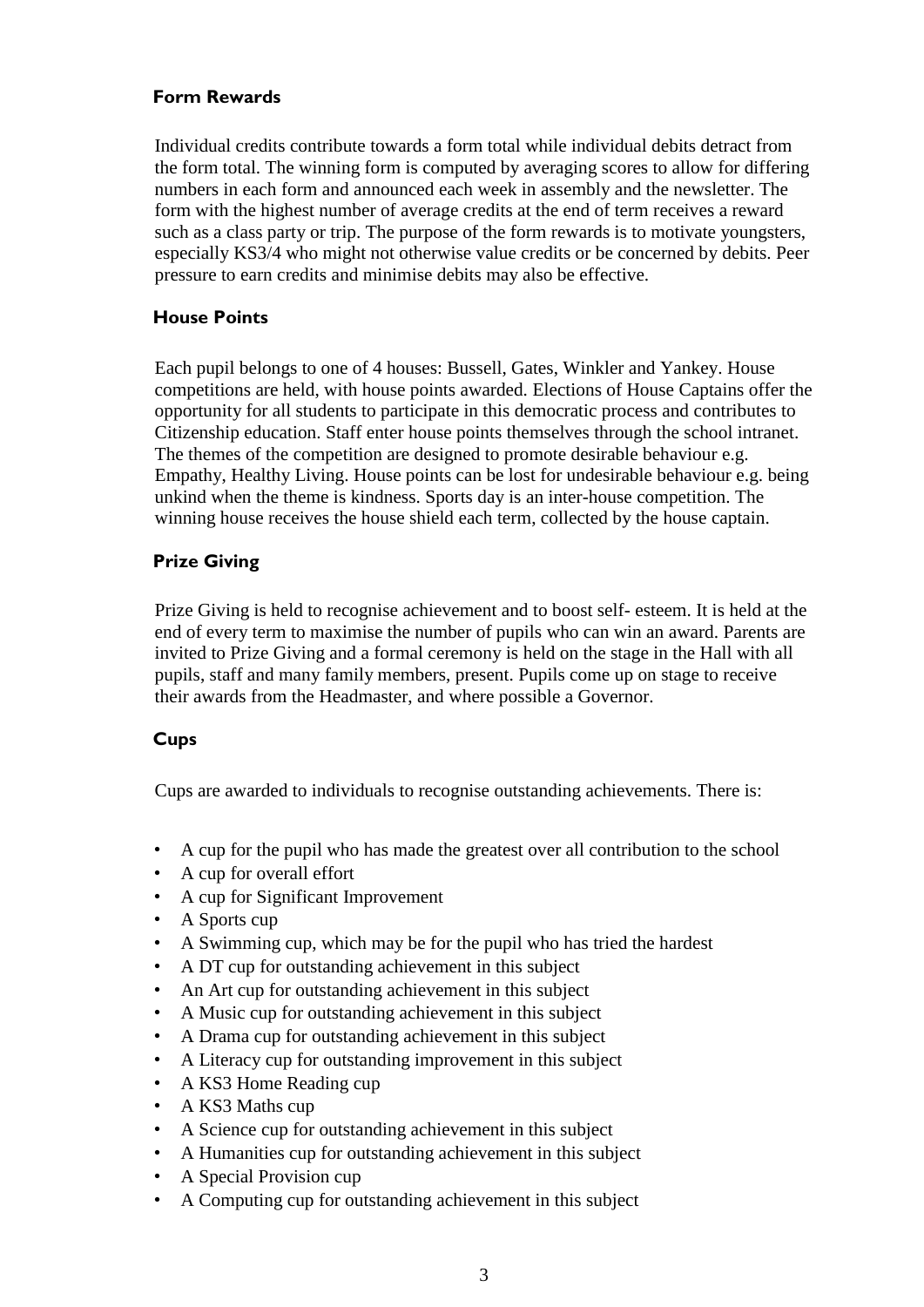- Head's Award for a pupil who stands out for positive reasons
- A Cup for all KS4 subjects is also awarded

Pupils receive a 'show cup' on stage that is normally displayed in the school and take home a small cup and a prize (a book with a book plate with their name). Prize winners are chosen by staff nomination and staff write a paragraph to explain why the pupil has won, read out by the Headmaster when the pupil comes up on the stage. A list of Prize Winners, with the reason they won the cup, appears in the end of term newsletter.

#### **Honour Roll**

Pupils with significant achievements but below the outstanding level of a cup, receive a certificate and have their name on the Honour Roll in the hall for a term. A list of pupils on the Honour Roll appears in the end of term newsletter and is displayed within the school.

#### **Form Captains**

Each Form Tutor elects a Form Captain for the term. They are expected to be a good role model for their class and will be called upon to carry out day to day jobs for their tutor.

#### **The Student Leadership Team**

The Student Leadership Team is made up of senior school pupils that have been through an interview process. Students are elected by members of staff for their ability to be a role model to the rest for the school and drive forward initiatives to improve the school.

The Leadership Team meets once a week and proceedings of these meetings are fed back to the form. The rest of the school uses members of the Leadership Team to channel any ideas or suggestions.

They may be given special projects such as devising and using a bullying questionnaire They can make recommendations to the Headmaster or to the staff and their suggestions are seriously considered and often adopted.

They decide which charity they would like mufti money to go or make other suggestions for charity fundraising.

They will often perform other roles, such as showing visitors around the school and taking messages.

They are expected to be good ambassadors for the school.

#### **Assembly**

There is a Senior assembly held weekly to celebrate achievement. It has the explicit purpose of raising self-esteem for pupils who have often received little recognition in their previous school. It also helps to maintain desirable behaviour by, for example, featuring anti-bullying messages. It also makes a significant contribution to Spiritual,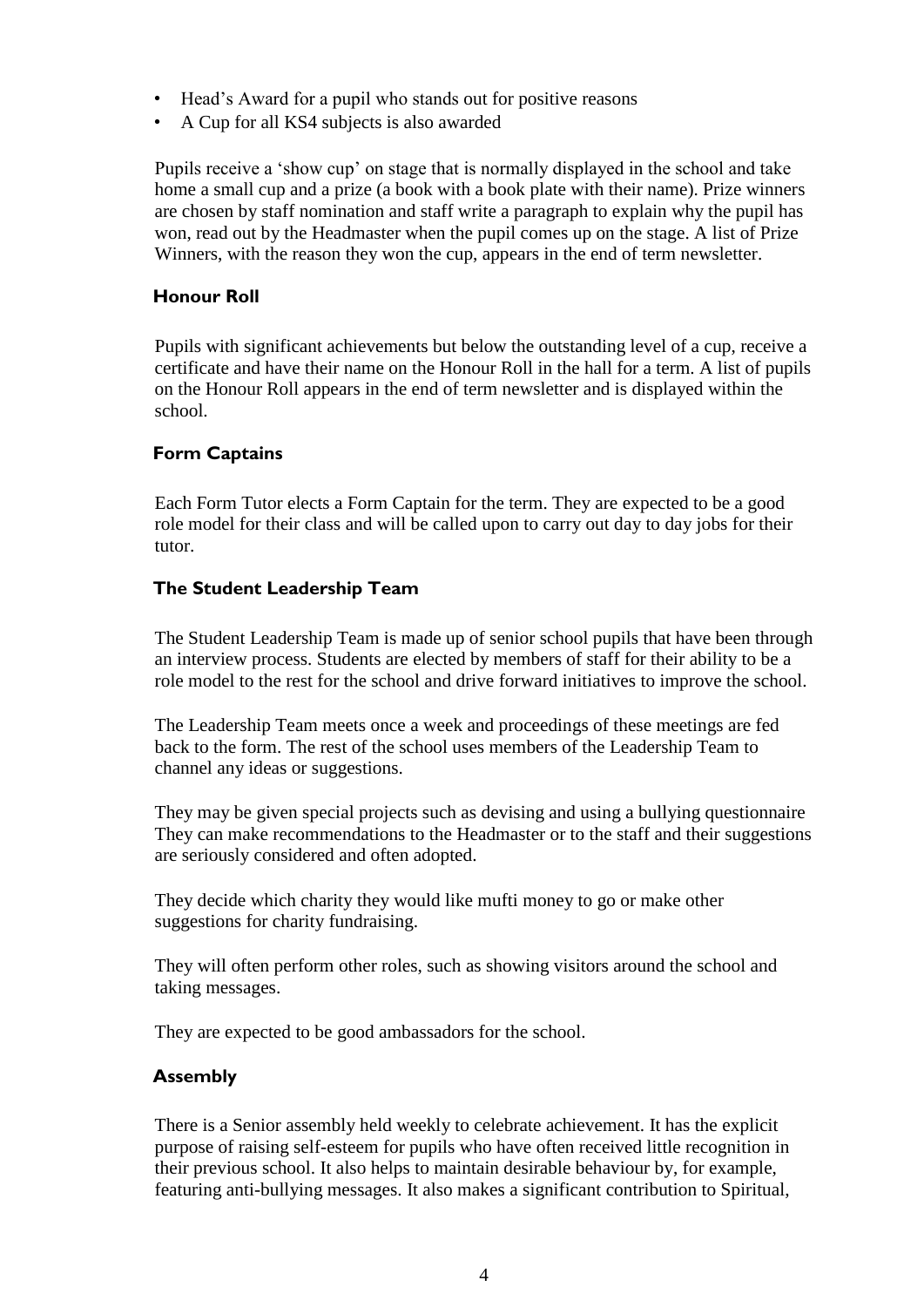Moral, Social and Cultural development of pupils with, for example, celebration of festivals from a range of cultures and faiths.

#### **3 Credit Certificates**

A 3 Credit certificate is awarded at the weekly assemblies for work that is excellent for the pupil receiving this. Staff nominate a 3 Credit award to the Headmaster; a certificate is made up and issued. These equate to 3 credits on the database.

#### **Head's Certificate**

These can be awarded for any positive behaviour that might be seen around the school. It might be for some Charity Work or even an award or certificate that the pupil may have achieved outside of school which has been brought to the Headmaster's attention. Any age can receive one. These equate to 5 Credits on the database.

### **Sanctions**

**Many pupils receive no sanctions throughout their FHS career.** However, there is a graded series of sanctions to help all pupils understand what is required of them and to provide an environment that is conducive to learning. When deciding upon a sanction, the pupil's disciplinary record will be taken into account along with any specific individual needs or difficulties.

In relation to minor breaches of discipline:

- 1) The pupil will receive a reminder of our expectations in response to low level misbehaviour, such as talking out of turn or not being on task.
- 2) If the misbehaviour persists, they will be given a warning. In the classroom this could involve putting their name on the board as a visual warning. It could involve a brief time out to allow the pupil to re-focus.
- 3) If the negative behaviour continues after a reminder and warning, the pupil is given a debit. This takes away a point from their personal credit score and the score of their house and class.
- 4) A further offence leads to 2 debits, which results in a detention. This will be served during lunch break for pupils in years 7 and 8 and after school for pupils in years 9- 11.
- 5) swearing or defying a teacher, leads to the imposition of 2 debits without prior reminder and warning. Such actions result in an automatic detention.
- 6) **After school detentions**. Parents will be given 24 hours' notice that the pupil will be kept after school. Notification should be by telephone or email by a KS4 Head of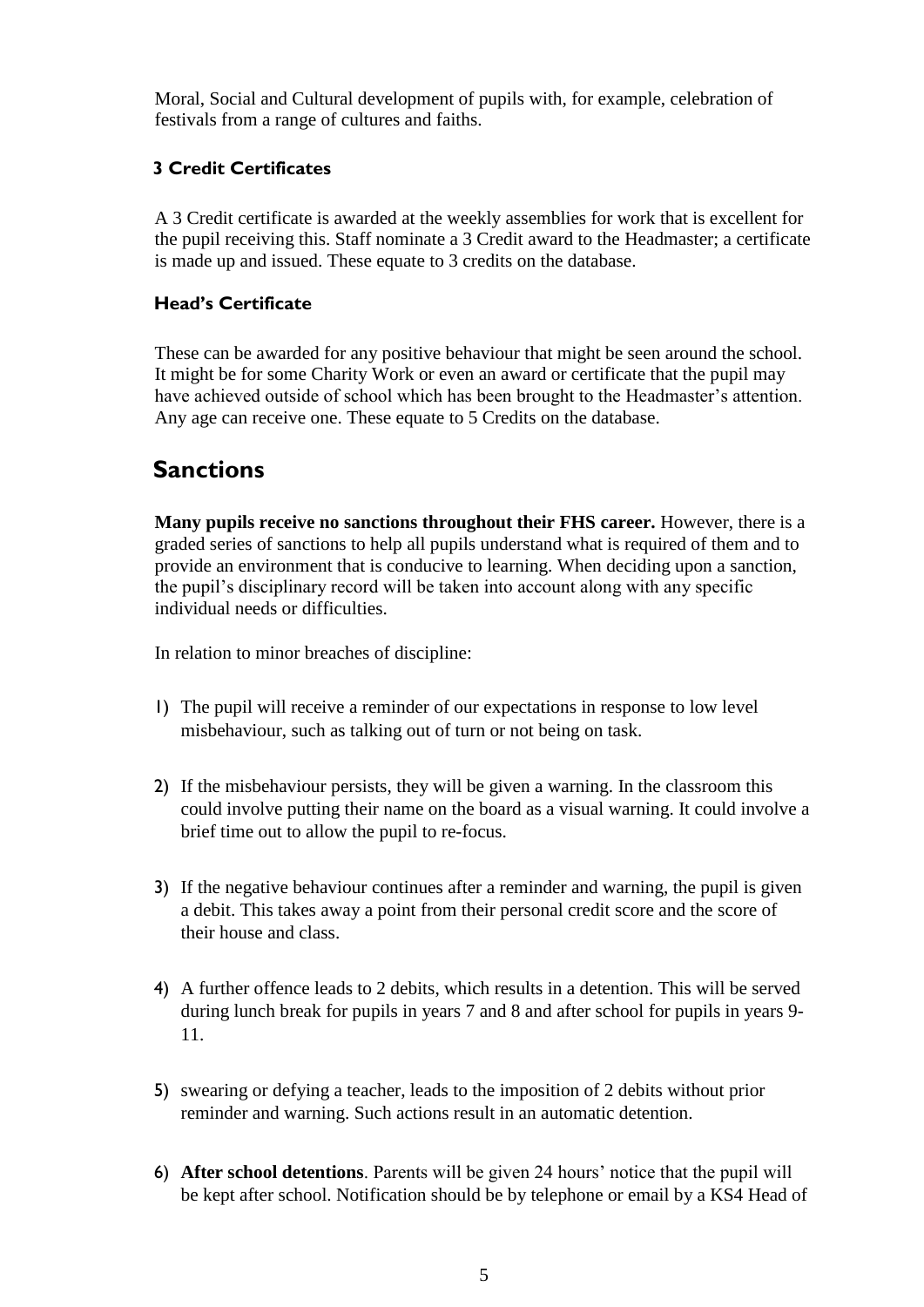Pastoral Care, the Deputy Head or the Headmaster, with a receipt requested to ensure that the parent knows the pupil will be home late or is able to make arrangements to collect a pupil who is not an independent traveller. After school detentions are logged in the pupil's Rewards and Sanctions file on PASS.

Sanctions for serious breaches of discipline include:

#### **Suspension (Internal)**

In the case of serious breaches of discipline or failure to respond to lesser sanctions can result in an **internal suspension** at the discretion of the Headmaster. Pupils work and eat separately from the others. They usually work in the office for the day. It is an option that will be considered if break or after school detention seems an inadequate sanction.

Parents will be informed if their child is internally suspended and it is recorded in the pupil's Rewards and Sanctions file on PASS. Internals usually follow 5 detentions as a basic rule. Parents are warned of these at a pupil's 4th detention.

If a pupil gains two 'Internals' in a term, then it will be left to the Headmaster to decide if the pupil's behaviour warrants a fixed term suspension (see below).

#### **Suspension (Fixed Term)**

The Headmaster has the right to suspend a pupil for a fixed term, usually for one to three days.

The aim is to emphasise the unacceptability of the pupil's behaviour, both to the pupil and parent, and to allow a cooling off period. Fixed term suspension can allow the pupil some thinking time and can give staff and other pupils who have found a pupil difficult, some breathing space. A fixed term suspension is unusual and rarely enforced because of its disruption to the pupil's education. However, against this must be balanced the disruptive effect of the pupil's behaviour on the education of other pupils.

Parents are notified in writing of a pupil's fixed term suspension. The letter will identify the reason for the suspension and its length. Parents are expected to accompany their child to school when he or she returns, for a meeting with the Headmaster. The pupil is expected to express remorse and to discuss ways of improving behaviour. The discussion should be solution focused and should include ways school can help prevent problems. Agreed solutions should be communicated to all staff within the Senior School so that they can help implement them.

#### **Expulsion**

The Headmaster has the right to expel or require the removal of any pupil who disrupts the education of others (see whole school Behaviour Policy for further details including the procedure to be followed for the disciplinary meeting with the Headmaster).

#### **Recording of Rewards and Sanctions**